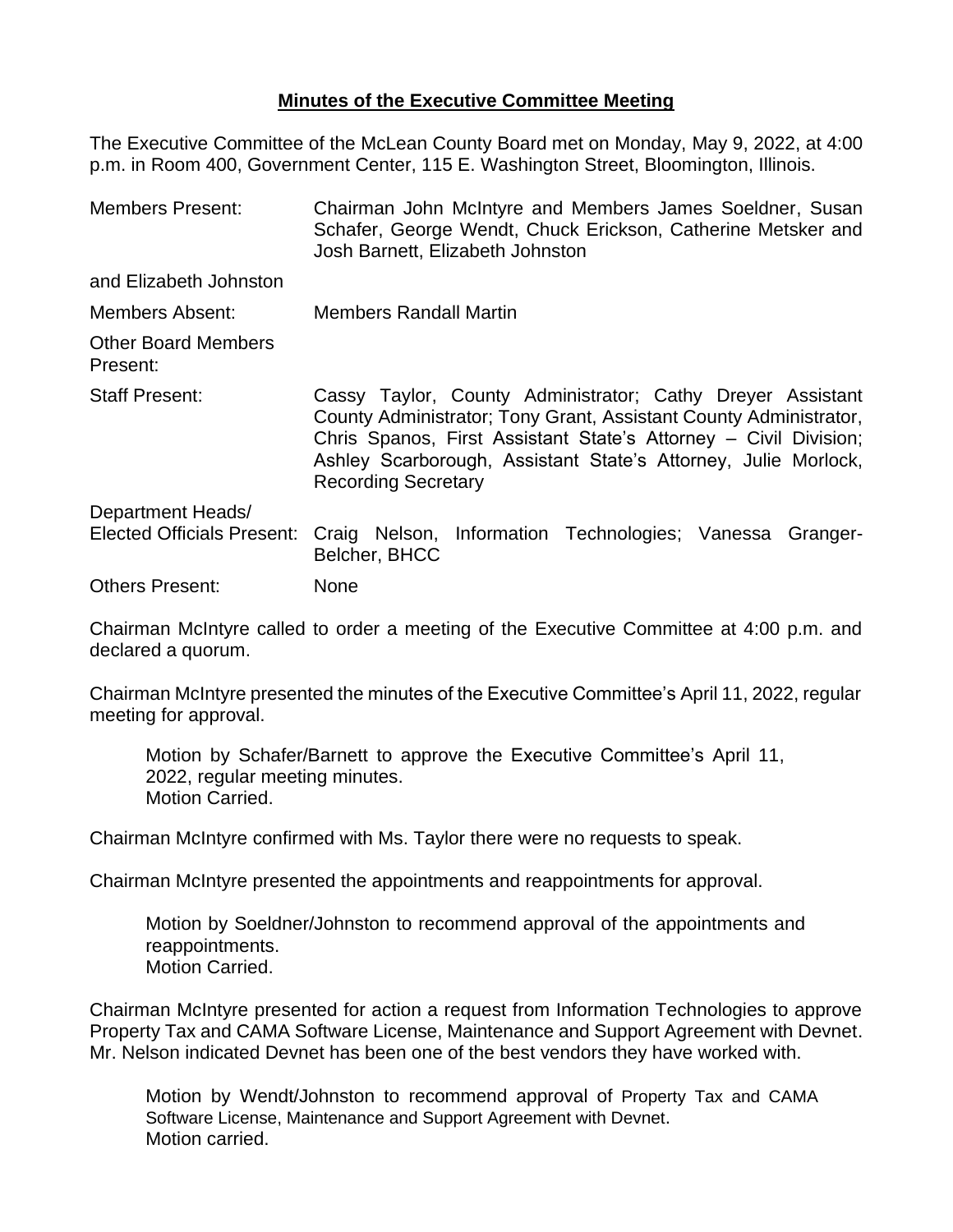Executive Committee Minutes May 9, 2022 Page **2** of **5**

Chairman McIntyre presented for action a request to approve a Proposal with Mission Critical Partners, LLC for Professional Consulting Services for Court Case Management System Implementation Assistance. Mr. Nelson indicated a system had been selected and this is for assistance as they work to implement the project.

Motion by Schafer/Soeldner to recommend approval of a Proposal with Mission Critical Partners, LLC for Professional Consulting Services for Court Case Management System Implementation Assistance Motion Carried.

Chairman McIntyre indicated Mr. Nelson had provided a report. Chairman McIntyre asked if there were any questions; hearing none, he thanked him.

Vanessa Granger-Belcher, Behavioral Health Coordinating Council Supervisor presented her monthly report to the Committee. Chairman McIntyre asked if there were any questions; hearing none, he thanked her.

Chairman McIntyre presented for action an Ordinance of the McLean County Board setting salaries of the Members of the McLean County Board. Ms. Johnston asked about whether we should hold off on increases in case we need funds for other areas. Ms. Taylor indicated that would be up to the Committee and the Board but felt the amount for Board salaries it would not significantly impact budget and salary had been frozen last time the Board voted.

Motion by Soeldner/Erickson to recommend approval of an Ordinance of the McLean County Board setting salaries of the Members of the McLean County Board

Motion carried. Members Barnett and Johnston voted no.

Chairman McIntyre presented for action an Ordinance of the McLean County Board Establishing the Annual Salary of the County Clerk and County Treasurer. Ms. Taylor noted they had handed out a change from the ordinance in the packet. Mr. Soeldner asked if these figures are inline with what we did with the other elected officials two years ago. Ms. Taylor noted that they had looked back to 2009 to changes made during that timeframe and these changes would bring all elected official in line with percentage increases.

Motion by Erickson/Soeldner to recommend approval of an Ordinance of the McLean County Board Establishing the Annual Salary of the County Clerk and County Treasurer Motion carried.

Catherine Metsker joined the meeting at 4:10

Chairman McIntyre presented for action an Ordinance of the McLean County Board Establishing the Salary of the McLean County Sheriff. Mr. Soeldner asked if they had a specific number. Ms. Taylor noted they do not get the salary for State's attorney until later this year. But they estimated it would be about \$145,000 but would not know for sure until they were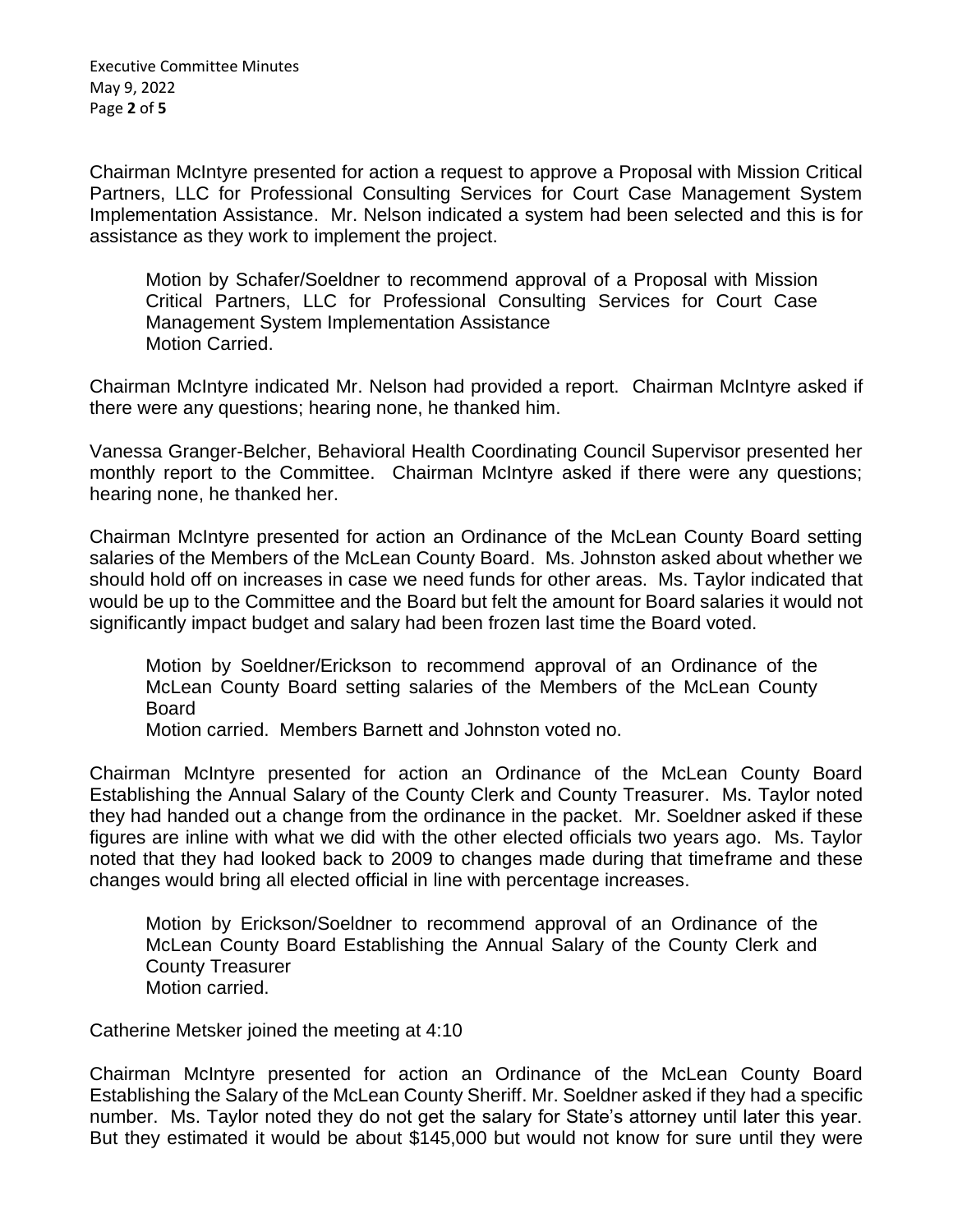Executive Committee Minutes May 9, 2022 Page **3** of **5**

provided the State's Attorney figure. Ms. Johnston asked when they would hear about the State Attorney salary. Staff noted they should get the figure in July.

Motion by Wendt/Schafer to recommend approval of an Ordinance of the McLean County Board Establishing the Salary of the McLean County Sheriff Motion carried.

Catherine Metsker, Chairman of the Finance Committee presented a request to approve the Resolution Establishing the Budget Policy for Fiscal Year 2023.

Motion by Metsker/ Barnett to recommend approval of the Resolution Establishing the Budget Policy for Fiscal Year 2023. Motion Carried.

Catherine Metsker, Chairman of the Finance Committee presented a request to approve Schedule A – Calendar for Preparation of the Fiscal Year 2023 Budget, Five Year Capital Improvement Budget.

Motion by Metsker/Johnston to recommend approval of Schedule A – Calendar for Preparation of the Fiscal Year 2023 Budget, Five Year Capital Improvement Budget. Motion Carried.

Ms. Metsker indicated they had nothing further for the Committee. Ms. Metsker indicated items that would come before the Board were regarding salaries to assist departments with hiring strong candidates. Chairman McIntyre asked if there were any questions for Ms. Metsker; hearing none, he thanked her.

Ms. Susan Schafer, Chairman of the Health Committee indicated they had no items for the Committee today but would have items for the Board. Chairman McIntyre asked if there were any questions; hearing none, he thanked her.

Mr. Chuck Erickson, Chairman of the Justice Committee presented for action a request to approve renewal of Intergovernmental Agreement between Illinois Department of Healthcare and Family Services and McLean County Circuit Clerk

Motion by Erickson/Johnston to recommend approval of renewal of Intergovernmental Agreement between Illinois Department of Healthcare and Family Services and McLean County Circuit Clerk Motion Carried.

Mr. Erickson indicated the Justice Committee had no further items for the Committee today but would have additional items for the Board. Chairman McIntyre asked if there were any questions; hearing none, he thanked him.

Mr. Josh Barnett, Chairman of the Property Committee indicated they had no action items for the Committee today but would have items for the Board. Mr. Soeldner indicated he had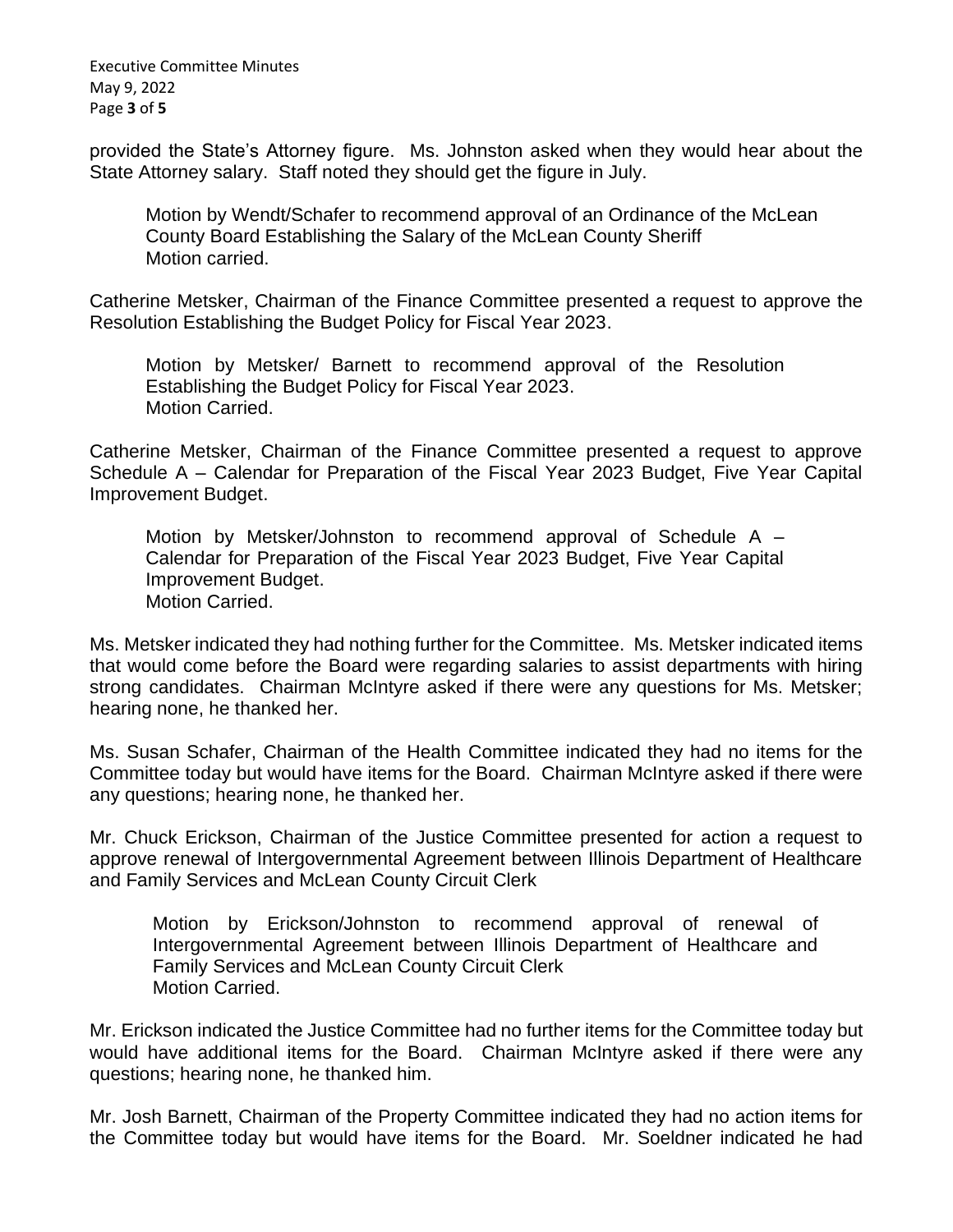Executive Committee Minutes May 9, 2022 Page **4** of **5**

listened to the Property committee discussion about recycling and asked if those companies that did recycling out in the county could assist. Mr. Barnett stated the discussion at Property had been that Administration and Parks staff would be following up with more vendors. Mr. Soeldner asked about having cans or a dumpster. Mr. Barnett stated that since it had not been done before they were not sure what they would need. Ms. Metsker stated Carlock had issues with dumpsters because people would come and dump all things and not just recycling items. She also indicated Hudson has recycling and that company might be willing to go up to COMLARA. Chairman McIntyre asked if there were any further questions or comments; hearing none, he thanked him.

Mr. Jim Soeldner Chairman of the Land Use and Transportation Committee indicated they had no items for action today but would have items for the Board. Chairman McIntyre asked if there were any questions; hearing none, he thanked him.

Ms. Cassy Taylor, County Administrator presented for action a request to approve a Resolution of the Mclean County Board continuing the Declaration of a Disaster (COVID).

Motion by Soeldner/Johnston to recommend approval of a Resolution of the Mclean County Board continuing the Declaration of a Disaster (COVID). Motion Carried.

Ms. Taylor presented for action a request to approve Resolution by the County Board of McLean County approving bid for resurface project of Metcom Parking Lot. Ms. Taylor noted this request was coming to this committee because of the ARPA funding source.

Motion by Schafer/Barnett to recommend approval of Resolution by the County Board of McLean County approving bid for resurface project of Metcom Parking Lot Motion Carried.

Ms. Taylor presented for action a request to approve a bid from Southern Mobility for purchase of van for the Nursing Home. Mr. Soeldner asked if this a replacement vehicle. Ms. Taylor confirmed it will replace an older vehicle. She also noted they were utilizing ARPA funds and the purchase was budgeted in the Capital Improvement Plan. Ms. Johnston asked if anyone had gone on a test drive as she had ridden in the older one and it was uncomfortable. Ms. Taylor noted she had not gone on a test drive but would follow up with Nursing Home staff.

Motion by Metsker/Johnston to recommend approval of a bid from Southern Mobility for purchase of van for the Nursing Home Motion Carried.

Ms. Taylor provided update on salary study and went over the new HR Dashboard that includes information on current number of employees, terminations, hires, retirements, etc. Ms. Taylor stated that if the Committee found this helpful, she would provide on a quarterly basis. Mr. McIntyre indicated he felt they would like to continue to receive this information.